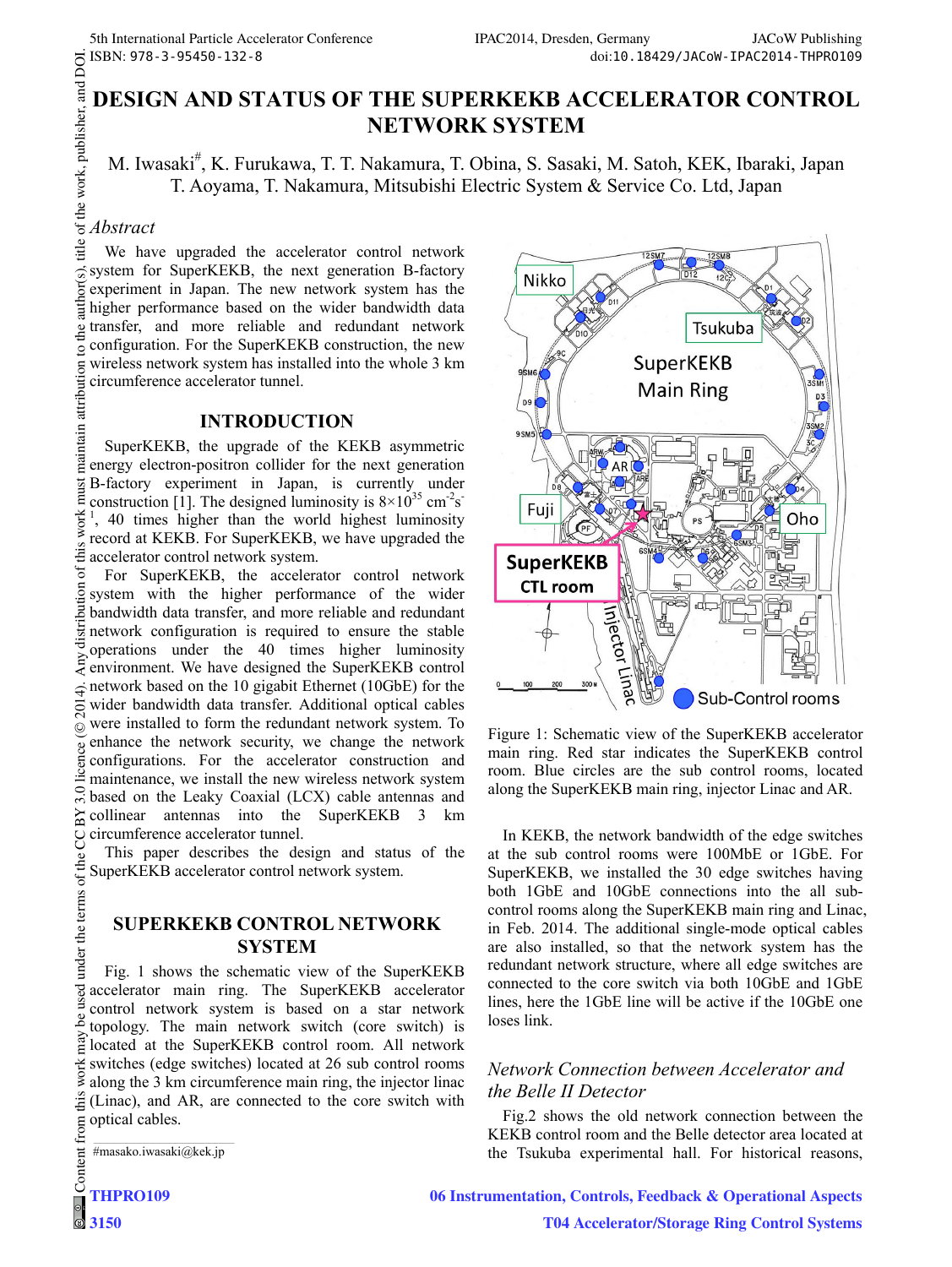there exist several 10MbE media convertors in the network line, which restricted the network performance.

In JFY2013, we have installed the 10GbE edge switches at Tsukuba B3 and B4 floors, and install the single mode optical cables from SuperKEKB accelerator control room to Tsukuba area so that SuperKEKB can be directly connected with the BelleII detector DAQ system located at Tsukuba B3. The SuperKEKB superconducting final focusing Q-magnet system (QCS), the beam position monitors (BPM) for the interaction regions, and the cryogenic system for the BelleII detector solenoid and QCS located at B4 are also directly connected to the SuperKEKB control room.



Figure 2: Old network connections between the KEKB control room and Tsukuba. Yellow, blue, and black lines are the connection with a single-mode optical cable, a multi-mode optical cable, and a LAN cable, respectively.

#### *VLAN segmentation for the SuperKEKB control Network*

In the KEKB operations, we used EPICS [2] as the main software to control the accelerator components. Based on the experience of the KEKB operations, we have continued to employ the EPICS software tools to control the SuperKEKB accelerator. In EPICS, the UDP broadcast is used to communicate between Operator Interfaces (OPIs) and Input/Output Controllers (IOCs). Therefore, there are many UDP broadcast packets in the accelerator control network.

In SuperKEKB, the number of the controlled devices, which have the Ethernet interface to connect with the IOCs, increases, and these devices also receive the UDP broadcasts in the accelerator control network. Several devices cannot properly operate under the high rate UDP broadcast environment.

To prevent such UDP broadcast effects to the accelerator components, we apply the VLAN-based network segmentation to the SuperKEKB control network. Here IOCs and the accelerator components with Ethernet interfaces are in the different VLANs. The core switch of the SuperKEKB control network takes care of the routing task among the VLANs.

In Feb. 2014, we have applied the new VLAN segmentation into the SuperKEKB control network. Here the control network consists with the EPICS network which is for the EPICS IOCs and OPIs, and the device networks. We have checked the device with an Ethernet interface in the device network can be controlled from IOCs in the EPICS network and operates properly in the new segmented VLAN configuration.

## *Network reconfiguration to connect with the KEK laboratory network*

In 2013 summer, we reconfigure the network design, on the connection between the SuperKEKB accelerator control network and the KEK laboratory network. The new network design enhances the reliability and security of the SuperKEKB accelerator control network.

In KEKB, there were many computers, including the SAD computers, the accelerator control computers, and consoles, connecting to both the KEK laboratory and the KEKB-accelerator-control networks. Here the SAD computers are for the optics calculations with the SAD program [3], and these SAD computers are used by the KEKB and the other project users. Since the account system for the SAD computers and the KEKB accelerator control computers were common, all SAD account folders including the non-collaborators of KEKB could access to the KEKB control network.

The new network configuration is shown in Fig.3. Here all computers in the accelerator control network do not connect to the KEK laboratory network. We also change the account system, and the only SuperKEKB collaborators logged into the computers in the accelerator control network.



Figure 3: New configuration for the SuperKEKB accelerator control network and the KEK laboratory network connection.

 $max$ 

this work

Content from